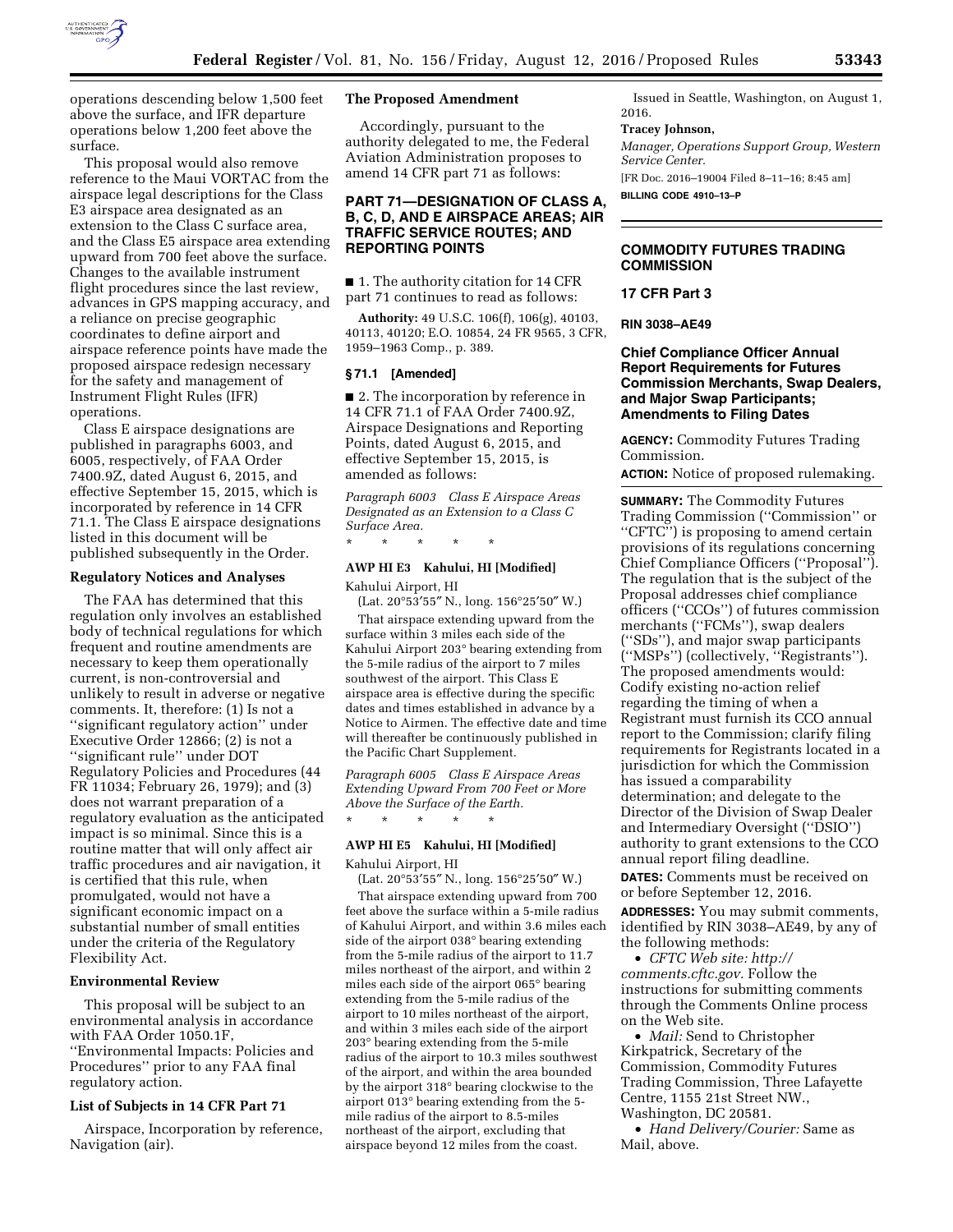• *Federal eRulemaking Portal: [http://](http://www.regulations.gov)  [www.regulations.gov.](http://www.regulations.gov)* Follow the instructions for submitting comments.

Please submit your comments using only one of these methods.

All comments must be submitted in English, or if not, accompanied by an English translation. Comments will be posted as received to *[http://](http://www.cftc.gov) [www.cftc.gov.](http://www.cftc.gov)* You should submit only information that you wish to make available publicly. If you wish the Commission to consider information that is exempt from disclosure under the Freedom of Information Act ("FOIA"),<sup>1</sup> a petition for confidential treatment of the exempt information may be submitted according to the procedures set forth in § 145.9 of the Commission's regulations.2

The Commission reserves the right, but shall have no obligation, to review, pre-screen, filter, redact, refuse or remove any or all of your submission from *[www.cftc.gov](http://www.cftc.gov)* that it may deem to be inappropriate for publication, such as obscene language. All submissions that have been redacted or removed that contain comments on the merits of the rulemaking will be retained in the public comment file and will be considered as required under the Administrative Procedure Act and other applicable laws, and may be accessible under the FOIA.

## **FOR FURTHER INFORMATION CONTACT:**

Eileen Flaherty, Director, 202–418– 5326, *[eflaherty@cftc.gov;](mailto:eflaherty@cftc.gov)* Erik Remmler, Deputy Director, 202–418–7630, *[eremmler@cftc.gov;](mailto:eremmler@cftc.gov)* Laura Gardy, Associate Director, 202–418–7645, *[lgardy@cftc.gov;](mailto:lgardy@cftc.gov)* or Pamela M. Geraghty, Special Counsel, 202–418–5634, *[pgeraghty@cftc.gov,](mailto:pgeraghty@cftc.gov)* Division of Swap Dealer and Intermediary Oversight, Commodity Futures Trading Commission, Three Lafayette Centre, 1155 21st Street NW., Washington, DC 20581.

### **SUPPLEMENTARY INFORMATION:**

### **I. Background**

## *A. Commission Requirements for Submission of CCO Annual Reports*

Section 4s(k)(3) of the Commodity Exchange Act (''CEA'') requires CCOs for SDs and MSPs, in accordance with rules prescribed by the Commission, to prepare and sign an annual report (''CCO Annual Report'') describing, among other things, the SD's or MSP's compliance with the CEA and CFTC

regulations.<sup>3</sup> CEA section  $4s(k)(3)(B)$ requires the CCO Annual Report to accompany each appropriate financial report of the SD or MSP required to be furnished to the Commission.4 CEA section 4d(d) requires CCOs of FCMs to ''perform such duties and responsibilities'' as are established by Commission regulation or rules of a registered futures association.5

Regulations 3.3(e) and (f) codify the duty to prepare and furnish to the Commission a CCO Annual Report for all Registrants.<sup>6</sup> Regulation  $3.3(e)$ requires the CCO Annual Report to cover the most recently completed fiscal year of the Registrant and specifies certain reporting elements for Registrants in describing their compliance with the CEA and Commission regulations. Regulation 3.3(f)(1) requires the furnishing of the CCO Annual Report to the board or senior officer prior to its submission to the Commission. Regulation 3.3(f)(2) currently requires the CCO Annual Report to be furnished to the Commission electronically not more than 60 days after a Registrant's fiscal year-end.

## *B. Regulation 3.3(f)(2) Implementation Experience*

Since the adoption of the 60-day filing requirement, DSIO has continuously provided no-action relief for CCO Annual Reports submitted to the Commission within 90 days of a Registrant's fiscal year-end.7 The noaction letter currently in effect, CFTC Staff Letter No. 15–15, responds to a request for relief on behalf of FCM and SD firms, which stated that having an

6 17 CFR 3.3(e) and (f).

7*See* CFTC Letter No. 13–84, Time-Limited No-Action Relief for Futures Commission Merchants, Swap Dealers, and Major Swap Participants from Compliance with the Timing Requirements of Commission Regulation 3.3(f)(2) Relating to Annual Reports by Chief Compliance Officers (Dec. 30, 2013), *available at: [http://www.cftc.gov/idc/groups/](http://www.cftc.gov/idc/groups/public/@lrlettergeneral/documents/letter/13-84.pdf)  [public/@lrlettergeneral/documents/letter/13-84.pdf;](http://www.cftc.gov/idc/groups/public/@lrlettergeneral/documents/letter/13-84.pdf)*  CFTC Letter No. 14–154, Time-Limited No-Action Relief for Futures Commission Merchants, Swap Dealers, and Major Swap Participants from Compliance with the Timing Requirements of Commission Regulation 3.3(f)(2) Relating to Annual Reports by Chief Compliance Officers (Dec. 22, 2014), *available at[: http://www.cftc.gov/idc/groups/](http://www.cftc.gov/idc/groups/public/@lrlettergeneral/documents/letter/14-154.pdf)  [public/@lrlettergeneral/documents/letter/14-](http://www.cftc.gov/idc/groups/public/@lrlettergeneral/documents/letter/14-154.pdf)  [154.pdf;](http://www.cftc.gov/idc/groups/public/@lrlettergeneral/documents/letter/14-154.pdf)* and CFTC Letter No. 15–15, No-Action Relief for Futures Commission Merchants, Swap Dealers, and Major Swap Participants from Compliance with the Timing Requirements of Commission Regulation 3.3(f)(2) Relating to Annual Reports by Chief Compliance Officers (Mar. 27, 2015), *available at: [http://www.cftc.gov/idc/groups/](http://www.cftc.gov/idc/groups/public/@lrlettergeneral/documents/letter/15-15.pdf)  [public/@lrlettergeneral/documents/letter/15-15.pdf](http://www.cftc.gov/idc/groups/public/@lrlettergeneral/documents/letter/15-15.pdf)*  (''CFTC Staff Letter No. 15–15'').

additional 30 days to file the CCO Annual Report allows each Registrant to conduct a more substantive and complete review of its compliance program.8

Recently, the U.S. Securities and Exchange Commission (''SEC'') adopted final rules corresponding to Regulation 3.3, and implementing a provision of Title VII of the Dodd-Frank Act the text of which is effectively identical to CEA section  $4s(k)(3)(B)$ .<sup>9</sup> The SEC's corresponding rule requires that the equivalent chief compliance officer annual report for security-based swap dealers and major security-based swap participants be submitted to the SEC within 30 days following the deadline for filing each entity's annual financial report.<sup>10</sup>

## *C. Application of Regulation 3.3(f)(2) to Entities Located in Certain Non-U.S. Jurisdictions*

In December 2013, the Commission issued comparability determinations deeming an SD or MSP located in Canada, the European Union, Hong Kong, Japan, or Switzerland (''Substituted Compliance Registrants'') to be in compliance with Regulation 3.3(e) if it complies with the applicable corresponding regulation in its home jurisdiction.<sup>11</sup> Specifically, a Substituted Compliance Registrant may elect to furnish the Commission with the comparable annual reporting information (hereinafter, ''Comparable Annual Report'') specified under the standards of its home jurisdiction. However, the Commission did not provide a comparability determination with respect to Regulation 3.3(f) regarding the timing of when the

9Business Conduct Standards for Security-Based Swap Dealers and Major Security-Based Swap Participants, 81 FR 29959 (May 13, 2016).

11*See* Comparability Determination for Canada: Certain Entity-Level Requirements, 78 FR 78839, 78843 (Dec. 27, 2013); Comparability Determination for the European Union: Certain Entity-Level Requirements, 78 FR 78923, 78928 (Dec. 27, 2013); Comparability Determination for Hong Kong: Certain Entity-Level Requirements, 78 FR 78852, 78856 (Dec. 27, 2013); Comparability Determination for Japan: Certain Entity-Level Requirements, 78 FR 78910, 78915 (Dec. 27, 2013); Comparability Determination for Switzerland: Certain Entity-Level Requirements, 78 FR 78899, 78903 (Dec. 27, 2013). It should be noted that while Australia was granted a determination of comparability for some entitylevel requirements, it was not granted a determination of comparability with respect to the requirements of Regulation 3.3(e). *See*  Comparability Determination for Australia: Certain Entity-Level Requirements, 78 FR 78864, 78869 (Dec. 27, 2013).

 $^{\rm 1\,5}$  U.S.C. 552.

<sup>2</sup> 17 CFR 145.9. The Commission's regulations are found at 17 CFR Chapter I and can be accessed through the Commission's Web site at *[www.cftc.gov.](http://www.cftc.gov)* 

<sup>3</sup> 7 U.S.C. 6s(k)(3)(A)(i). The CEA can be accessed through the Commission's Web site.

<sup>4</sup> 7 U.S.C. 6s(k)(3)(B)(i).

<sup>5</sup> 7 U.S.C. 6d(d).

<sup>8</sup>FIA and ISDA Letter, Request for no-action relief concerning certain requirements of CFTC Rule 3.3 relating to the timing of the Annual Report (Mar. 10, 2015) (on file with the CFTC, available for inspection and copying).

<sup>10</sup>*See id.* at 30150.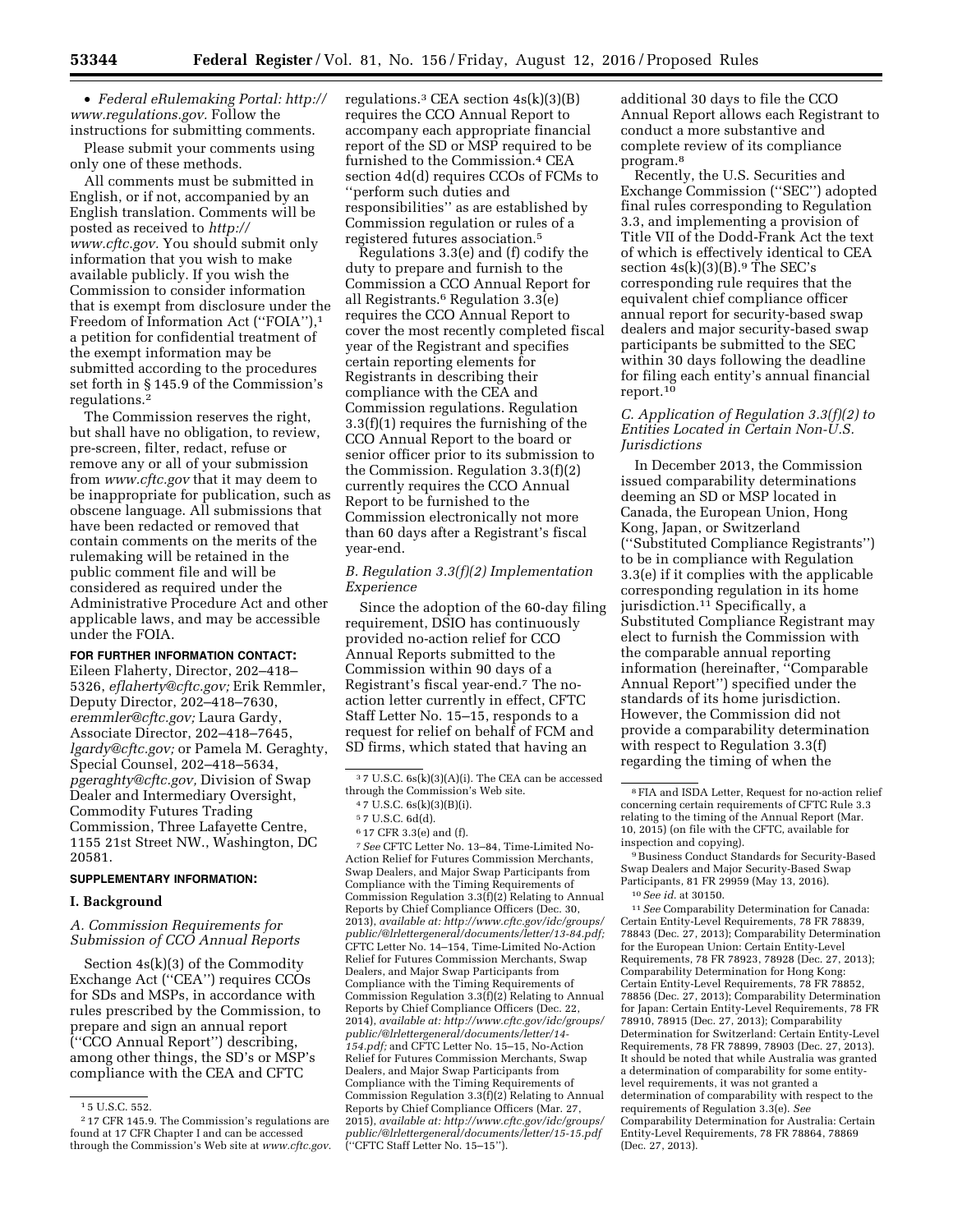Comparable Annual Report must be furnished to the CFTC.12

#### **II. The Proposal**

## *A Proposed Amendments to Regulation 3.3(f)(2)*

The Commission is proposing to codify the current no-action relief by amending Regulation 3.3(f)(2). The amendments would permit an FCM to furnish its CCO Annual Report to the Commission not more than 30 days after submission of the Form 1–FR–FCM 13 or Financial Operational Combined Uniform Single Report (''FOCUS Report''). The Proposal would also permit an SD or MSP to furnish its CCO Annual Report to the Commission not more than 90 days after its fiscal yearend until such time as the Commission adopts and implements rules establishing the time for filing the annual financial condition report required under CEA section 4s(f). The Commission has proposed, but not yet adopted, a financial condition report requirement comprised of an annual audited financial report for SDs and MSPs.14 Once the Commission adopts and implements a financial condition report rule, like FCMs, an SD or MSP will have up to 30 days after the submission of its annual financial condition report to submit the CCO Annual Report to the Commission.

Regulation 3.3(e) requires a broad and detailed assessment of each Registrant's compliance program over the preceding year as well as a discussion of planned changes and remedial steps to be taken for non-compliance matters. The Commission believes that providing up to 30 days after a Registrant's applicable financial reports are due would provide Registrants an appropriate amount of time to complete the in-depth review and analyses required by Regulation 3.3(e). As a policy matter, the Commission recognizes that the periodic self-evaluation that underlies each CCO Annual Report is a critical step in promoting an active and robust compliance culture within firms.

In codifying the relief provided in CFTC Staff Letter No. 15–15, the Commission is clarifying that the statutory requirement for an SD or MSP's CCO Annual Report to ''accompany each appropriate financial report'' allows for the CCO Annual

Report to be furnished to the Commission not more than 30 days after the submission of a Registrant's annual financial report.15 The Commission recognizes the separate and distinct nature and purposes of the two reports, and believes that allowing Registrants to submit their CCO Annual Reports not more than 30 days after their financial reports are due satisfies the statutory requirement that the CCO Annual Report ''accompany'' the other financial report. This is also consistent with the SEC's approach in its corresponding rule for delivery of chief compliance officer annual reports by security-based swap dealers and major security-based swap participants.16

## *B. Registrants Located in Substituted Compliance Jurisdictions*

The Commission is also proposing to amend Regulation 3.3(f) to address the timing of the filing requirement for Comparable Annual Reports. If the requirements of the Substituted Compliance Registrant's home jurisdiction identify a specific date by which the Comparable Annual Reports must be completed, then the Commission is proposing that Comparable Annual Reports may be furnished to the Commission electronically up to 15 days after the date on which the Comparable Annual Report must be completed.17 The additional 15 days would allow time for translation of the report text into English. If the Substituted Compliance Registrant's home jurisdiction does not establish a specifically identifiable completion date, then the Substituted Compliance Registrant must comply with the standard time frames provided in Regulation 3.3(f), as amended. A specifically identifiable completion date would be a date that can be clearly identified such as a specific calendar

17While each of the jurisdictions that have been granted a comparability determination with respect to Regulation 3.3(e) requires Substituted Compliance Registrants to produce and complete comparable annual reporting information, there is variation among the foreign jurisdictions as to whether and/or when a Comparable Annual Report must be furnished to the home regulator. Therefore, the Commission is using the date on which the Comparable Annual Report must be completed as the benchmark for determining when the Comparable Annual Report must be furnished to the Commission.

date or a set number of days after the Substituted Compliance Registrant's fiscal year-end. A home jurisdiction requirement to complete the Comparable Annual Report only if some event occurs or upon request, or which does not specify a deadline, is not considered comparable to the Commission's annual delivery requirement.

## *C. Proposed Amendments Regarding a Delegation From the Commission to the Division*

Pursuant to Regulation 3.3(f)(5), Registrants may request from the Commission an extension of time to furnish their CCO Annual Reports if the failure to timely furnish the report could not be avoided absent ''unreasonable effort or expense.'' The rule provides the Commission with discretion in granting such extensions. To expedite review and consideration of requests for extensions, the Commission is proposing to delegate to the Director of DSIO, or such other employee(s) that the Director may designate, the authority to grant extensions of time subject to the same standard set forth in Regulation 3.3(f)(5). The Commission notes that the exercise of such delegated authority would need to be consistent with Regulation 3.3(f)(5) and therefore would be limited to unique facts and circumstances that clearly demonstrate that the inability to timely furnish the report to the Commission could not have been eliminated absent unreasonable effort or expense. The Commission believes that such delegation is prudent given that the decision to provide an extension requires consideration of specific facts and circumstances and often this consideration needs to occur within a relatively short period of time. As is the case with existing delegations to staff, the Commission would continue to reserve the right to perform the functions described in Regulation  $3.3(f)(5)$  itself at any time.<sup>18</sup>

The Commission requests comment on the appropriateness of the proposed delegation and whether additional procedural detail is necessary.

#### *D. Request for Comment*

The Commission seeks comments regarding the following matters:

• Given the current filing requirements for the Form 1–FR–FCM and FOCUS Reports, and the anticipated

<sup>12</sup>*See* note 11, *supra.* 

<sup>13</sup>The proposed amendment also makes a technical correction in Regulation 3.3(f)(2) by correcting the cross reference to the Commission regulation that requires the filing of Form 1–FR– FCM to Regulation 1.10(b)(1)(ii).

<sup>14</sup>*See* Capital Requirements of Swap Dealers and Major Swap Participants, 76 FR 27802, 27838 (proposed May 12, 2011).

<sup>15</sup>The Proposal would remove the obligation of Registrants to file their CCO Annual Reports ''simultaneously'' with the applicable FCM financial report or financial condition report.

<sup>16</sup> In the adopting release, the SEC addresses the statutory language that links the filing of the CCO Annual Report with the filing of appropriate financial reports by stating, ''The Commission is interpreting 'accompany' in Section 15F(k)(3)(B)(i) to mean follow within 30 days.'' 81 FR 29959, 30059, n.1238.

<sup>18</sup> In addition, notwithstanding any such delegation, in any case in which a Commission employee delegated authority under this section believes it is appropriate, the employee may submit the question to the Commission for its consideration.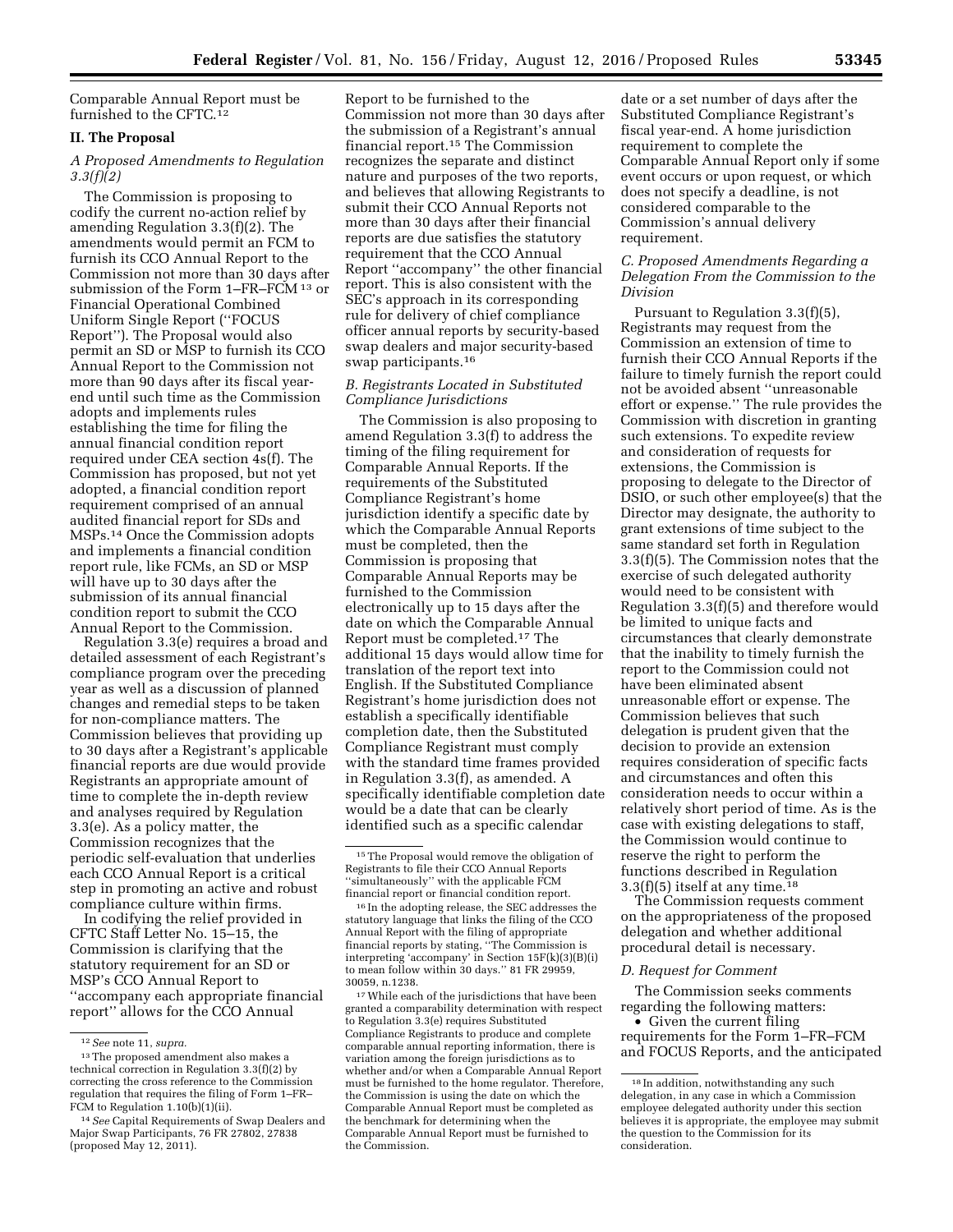filing requirements for the financial condition report, is it appropriate to permit FCMs, SDs, and MSPs an additional 30-days to furnish their CCO Annual Report to the Commission? Are there any practical or policy reasons for not permitting the additional 30 days?

• Does codifying the relief granted in CFTC Staff Letter No. 15–15 sufficiently address Registrants' concerns?

• Should the Commission provide any further clarification of the requirements of Regulation 3.3(f) as they apply to entities located in jurisdictions for which comparability determinations have been issued?

#### **III. Related Matters**

#### *A. Regulatory Flexibility Act*

The Regulatory Flexibility Act 19 (''RFA'') requires that agencies consider whether the rules they propose will have a significant economic impact on a substantial number of small entities and, if so, provide a regulatory flexibility analysis reflecting the impact. Section 3.3(f)(2), as proposed, amends the filing deadline for CCO Annual Reports of FCMs, SDs, and MSPs and clarifies the filing deadline for Comparable Annual Reports. The proposed amendments would affect FCMs, SDs, and MSPs that are required to be registered with the Commission. The Commission has previously established certain definitions of ''small entities'' to be used in evaluating the impact of its regulations on small entities in accordance with the RFA, and has previously determined that FCMs, SDs, and MSPs are not small entities for purposes of the RFA.20 Therefore, the Commission believes that the amendments to Regulation 3.3 would not have a significant economic impact on a substantial number of small entities. Accordingly, the Chairman, on behalf of the Commission, hereby certifies, pursuant to 5 U.S.C. 605(b), that the proposed amendments will not have a significant economic impact on a substantial number of small entities.

## *B. Paperwork Reduction Act*

The Paperwork Reduction Act of 1995 (''PRA'') 21 provides that a federal agency may not conduct or sponsor, and a person is not required to respond to, a collection of information unless it

displays a currently valid control number issued by the Office of Management and Budget (''OMB''). The collection of information related to this proposed rule is OMB control number 3038–0080—Annual Report for Chief Compliance Officer of Registrants. The Commission believes that this proposed rule will not impose any new information collection requirements that require approval of OMB under the PRA. As a general matter, the proposed rule would allow Registrants up to 90 days after the end of their fiscal years, and certain Substituted Compliance Registrants with up to 15 days after the date on which the Comparable Annual Report must be completed under the requirements of their home jurisdiction, to file the CCO Annual Report and Comparable Annual Reports, respectively. As such, this proposed rule does not, by itself, impose any new burden or any new information collection requirements in addition to those that already exist in connection with the preparation and delivery of the CCO Annual Report pursuant to part 3 of the Commission's regulations.

#### *C. Cost-Benefit Considerations*

#### 1. Background

As discussed above, the Commission is proposing amendments to the filing requirements for CCO Annual Reports in Regulation 3.3 that would: (1) Increase the amount of time registrants have to file their CCO Annual Reports with the Commission; and (2) clarify the filing requirements for Comparable Annual Reports. The baseline for this cost and benefit consideration is existing Regulation 3.3. Although CFTC Staff Letter No. 15–15, as discussed above, currently offers no-action relief that is substantially similar to the relief that the proposed amendments would grant Registrants, as a no-action letter, it only represents the position of the issuing Division or Office and cannot bind the Commission or other Commission staff.22 Consequently, the Commission believes that CFTC Staff Letter No. 15–15 should not set or affect the baseline against which the Commission considers the costs and benefits of the proposal.

## 2. Costs

The Commission received no comments during the rulemaking process for Regulation 3.3 regarding costs associated with the timing of the filing deadline for the CCO Annual Report. The proposed amendment does not change the report contents or

require any additional actions to be taken by Registrants. The additional 30 days (or up to 15 days after the date on which a Comparable Annual Report must be completed under applicable home jurisdiction standards that allow more time) provided by the proposal lengthens the time before senior management or the board of the Registrants and the Commission may receive the CCO Annual Reports. The additional time to furnish the reports should not materially impact regulatory oversight given that the purpose of the reports is to provide a status update for the Registrant's compliance activities over the course of the preceding fiscal year and planned changes for the coming year. The reports generally do not serve to address crisis situations for which immediacy is critical. Therefore, the additional time allowed will not materially impact the usefulness of the information in the reports.23 The Commission has no other information available to it that would indicate that changing the filing deadline would measurably change the cost to prepare the CCO Annual Reports. Accordingly, the Commission preliminarily believes that the proposal would not impose any additional costs on any other market participants, the markets themselves, or the general public. The Commission invites comment regarding the nature of, and the extent to which, costs associated with the CCO Annual Reports could change as a result of the adoption of the proposal and, to the extent they can be quantified, monetary and other numerical estimates thereof.

### 3. Benefits

The Commission believes that the proposal would provide relief for Registrants from time pressures in preparing and filing their CCO Annual Reports. The additional time provided will allow Registrants to more carefully complete their internal processes used to develop the broad variety of information needed for the reports resulting in more accurate and complete reports. The Commission invites comment regarding the nature and extent of these and any other benefits that could result from adoption of the proposal—including benefits to other market participants, the market itself, or the general public—and, to the extent they can be quantified, monetary and other numerical estimates thereof.

<sup>19</sup> 5 U.S.C. 601 *et seq.* 

<sup>20</sup>*See* Policy Statement and Establishment of Definitions of ''Small Entities'' for Purposes of the Regulatory Flexibility Act, 47 FR 18618, 18619 (Apr. 30, 1982) (FCMs); Further Definition of ''Swap Dealer,'' ''Security-Based Swap Dealer,'' ''Major Swap Participant,'' ''Major Security-Based Swap Participant'' and ''Eligible Contract Participant,'' 77 FR 30596, 30701 (May 23, 2012) (SDs and MSPs). 21 44 U.S.C. 3501 *et seq.* 

<sup>22</sup>*See* 17 CFR 140.99(a)(2). *See also* CFTC Staff Letter No. 15–15 at 4.

<sup>23</sup>The CCO Annual Report must contain a description of material non-compliance events that occurred over the review period. However, reporting on those events in the CCO Annual Report provides transparency regarding the effectiveness of the implementation of the compliance program over the preceding year for management and the CFTC.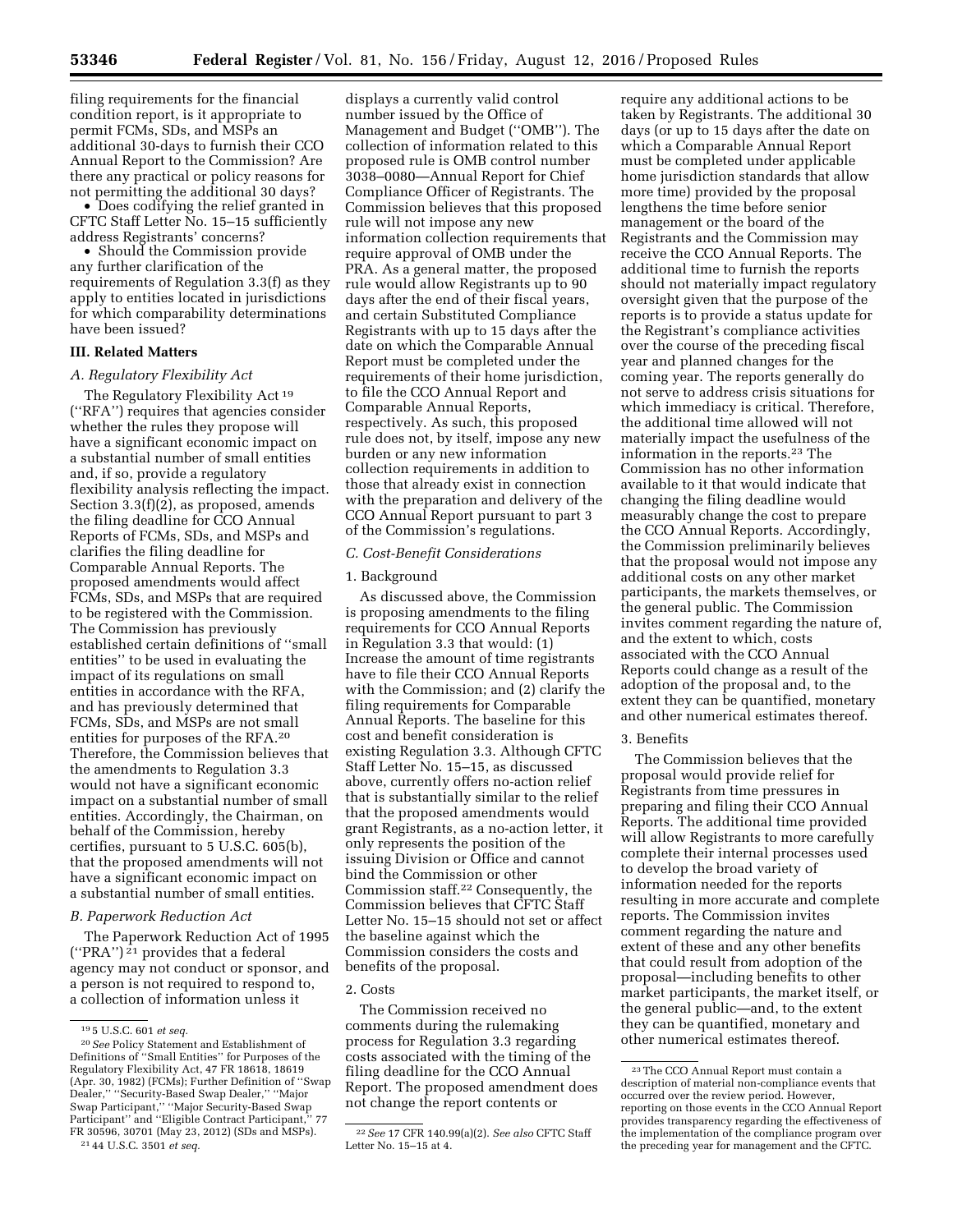## 4. Section 15(a) Factors

Section 15(a) of the CEA requires the Commission to consider the costs and benefits of its actions before promulgating a regulation under the CEA or issuing certain orders.24 Section 15(a) further specifies that the costs and benefits shall be evaluated in light of five broad areas of market and public concern: (1) Protection of market participants and the public; (2) efficiency, competitiveness, and financial integrity of futures markets; (3) price discovery; (4) sound risk management practices; and (5) other public interest considerations. The Commission considers the costs and benefits resulting from its discretionary determinations with respect to the section 15(a) factors.

a. Protection of Market Participants and the Public

The Commission recognizes that there are trade-offs between reducing regulatory burdens and ensuring that the Commission has sufficient, timely information to fulfill its regulatory mission. The proposed amendments to Regulation 3.3 are intended to reduce some of the regulatory burdens on Registrants. While the amendment will delay the time by which the Commission will receive the CCO Annual Reports, the delay is relatively short given that the information in the reports looks back over the entire yearlong reporting period and identifies planned improvements for the coming year. Accordingly, the Commission preliminarily believes that the short delay will not affect the protection of market participants and the public.

b. Efficiency, Competitiveness, and Financial Integrity of Markets

The Commission believes that the proposed amendments to Regulation 3.3 could improve allocational efficiency for participants in the market by reducing the burden of preparing the CCO Annual Report in a shorter timeframe, thereby allowing them to allocate compliance resources more efficiently over the report preparation period. The Commission preliminarily believes that the proposed amendments to Regulation 3.3 will not have any market efficiency, competitiveness, or market integrity impacts because the reports address internal compliance programs of each Registrant and are not publicly available.

#### c. Price Discovery

The Commission preliminarily believes that the proposed amendments to Regulation 3.3 would not impact on price discovery. Given the fact that the proposed amendments affect only the timing of when the CCO Annual Reports are filed with the Commission and the CCO Annual Reports generally would not contain trade information or be available to the public, the proposed amendments would not affect price discovery.

## d. Sound Risk Management Practices

The Commission preliminarily believes that the proposed amendments would not have a meaningful effect on the risk management practices of Registrants. While the CCO Annual Reports may discuss certain risk management aspects related to the compliance programs of the Registrants, the proposal would only amend the timing of delivery of the reports to the Commission, not the contents of the reports. As described above under subsection 4.a, the short delay in delivery of the reports provided for by the proposal is not significant given the nature of the information included in the report and allowing additional time to prepare the CCO Annual Reports might allow the Registrants to prepare better reports that more effectively address the information contained therein.

e. Other Public Interest Considerations

The Commission has not identified any other public interest considerations for this rulemaking.

## 5. Request for Comment

The Commission invites comment on all aspects of its preliminary consideration of the costs and benefits associated with the proposal and the five factors the Commission is required to consider under CEA section 15(a). In addressing these areas and any other aspect of the Commission's preliminary cost-benefit considerations, the Commission encourages commenters to submit any data or other information they may have quantifying and/or qualifying the costs and benefits of the proposal.

#### **List of Subjects in 17 CFR Part 3**

Administrative practice and procedure, Brokers, Commodity futures, Major swap participants, Reporting and recordkeeping requirements, Swap dealers.

For the reasons stated in the preamble, the Commodity Futures Trading Commission proposes to amend 17 CFR part 3 as follows:

## **PART 3—REGISTRATION**

■ 1. The authority citation for part 3 is revised to read as follows:

**Authority:** 5 U.S.C. 552, 552b; 7 U.S.C. 1a, 2, 6a, 6b, 6b–1, 6c, 6d, 6e, 6f, 6g, 6h, 6*i,* 6k, 6m, 6n, 6*o,* 6p, 6s, 8, 9, 9a, 12, 12a, 13b, 13c, 16a, 18, 19, 21, 23, as amended by Title VII of the Dodd-Frank Wall Street Reform and Consumer Protection Act, Pub. L. 111–203, 124 Stat. 1376 (Jul. 21, 2010).

- 2. Amend § 3.3 as follows:
- $\blacksquare$  a. Revise paragraph (f)(2); and
- b. Add paragraph (h).

The revision and addition to read as follows:

#### **§ 3.3 Chief compliance officer.**

- \* \* \* \* \*
	- (f) \* \* \*

(2)(i) Except as provided in paragraph (f)(2)(ii) of this section, the annual report shall be furnished electronically to the Commission not more than 30 days after the submission of Form 1– FR–FCM, as required under § 1.10(b)(1)(ii) of this chapter, the Financial and Operational Combined Uniform Single Report, as required under § 1.10(h) of this chapter, or the financial condition report, as required under section 4s(f) of the Act, as applicable. Until such time as the Commission adopts and implements a regulation establishing the time for filing the financial condition report, a swap dealer or major swap participant shall furnish the annual report electronically to the Commission not more than 90 days after the end of its fiscal year.

(ii) The annual report of a swap dealer or major swap participant that is eligible to comply with a substituted compliance regime for paragraph (e) of this section pursuant to a comparability determination of the Commission may be furnished to the Commission electronically up to 15 days after the date on which the comparable annual report must be completed under the requirements of the applicable substituted compliance regime. If the substituted compliance regime does not specify a date by which the comparable annual report must be completed, then the annual report shall be furnished to the Commission by the date specified in paragraph (f)(2)(i) of this section.

\* \* \* \* \* (h) *Delegation of Authority.* The Commission hereby delegates to the Director of the Division of Swap Dealer and Intermediary Oversight, or such other employee or employees as the Director may designate from time to time, the authority to grant extensions of time, as set forth in paragraph (f)(5) of this section. Notwithstanding such

<sup>24</sup> 7 U.S.C. 19(a).